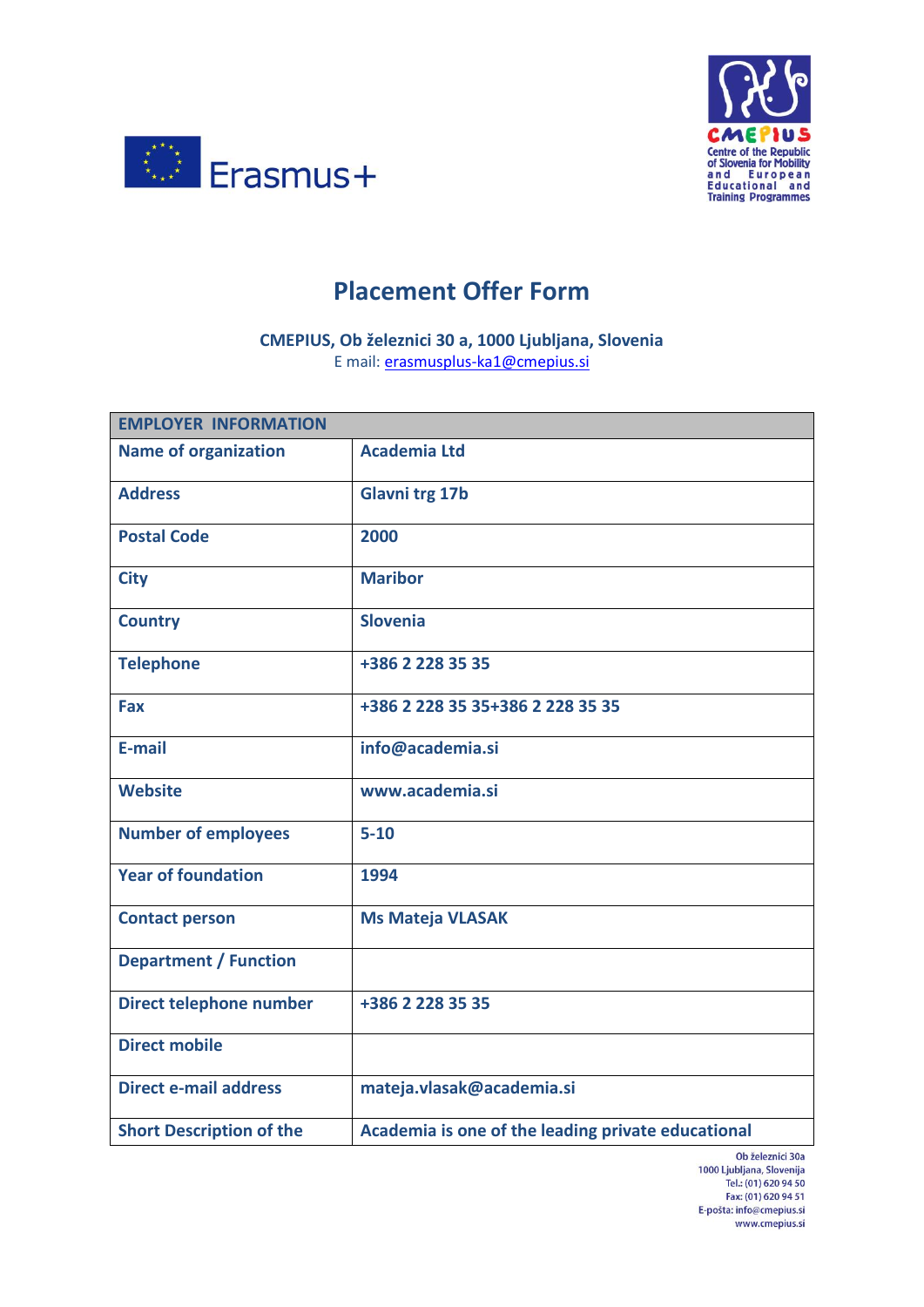| <b>Company</b> | institutions in Slovenia offering programs for adults. |
|----------------|--------------------------------------------------------|
| <b>Other</b>   |                                                        |

| <b>PLACEMENT INFORMATION</b>                     |                                                                                                                                                                                                                                                                                                                                                                                 |
|--------------------------------------------------|---------------------------------------------------------------------------------------------------------------------------------------------------------------------------------------------------------------------------------------------------------------------------------------------------------------------------------------------------------------------------------|
| <b>Department / Function</b>                     | <b>IT Department intern</b>                                                                                                                                                                                                                                                                                                                                                     |
| <b>Description of activities</b>                 | We are looking for highly motivated individual to join our<br>dynamic team who would be responsible for: - running<br>day-to-day IT operational activities - managing our CRM<br>database - managing our website through user-friendly<br>CMS interface (including design) - managing our e-<br>newsletter service (including design) - managing our<br>study platform - Moodle |
| <b>Duration</b>                                  | 6 months                                                                                                                                                                                                                                                                                                                                                                        |
| <b>Working hours / Weekly</b><br>hours           | 4 per day; 20 per week                                                                                                                                                                                                                                                                                                                                                          |
| <b>City</b>                                      | <b>Maribor</b>                                                                                                                                                                                                                                                                                                                                                                  |
| <b>Help with finding</b><br><b>Accommodation</b> | <b>Yes</b>                                                                                                                                                                                                                                                                                                                                                                      |
| <b>Financial Contribution</b>                    | <b>No</b>                                                                                                                                                                                                                                                                                                                                                                       |
| <b>Other</b>                                     | minimum 6 months up to 12 months. Minimum 20 hours<br>per week. If more, competitive salary will be offered as<br>financial contribution / compensation.                                                                                                                                                                                                                        |

| LANGUAGE REQUIREMENTS <sup>1</sup> |           |         |                |                 |
|------------------------------------|-----------|---------|----------------|-----------------|
| Language                           | Listening | Reading | <b>Writing</b> | <b>Speaking</b> |
| English                            |           |         |                |                 |
| German                             |           |         |                |                 |

**The set of the set of the set of the set of the set of the set of the set of the set of the set of the set of the s**<br>In Required language skills are rated from 1 to 3:

 <sup>1 -</sup> basic level

 <sup>2 -</sup> intermediate level

 <sup>3 -</sup> proficient level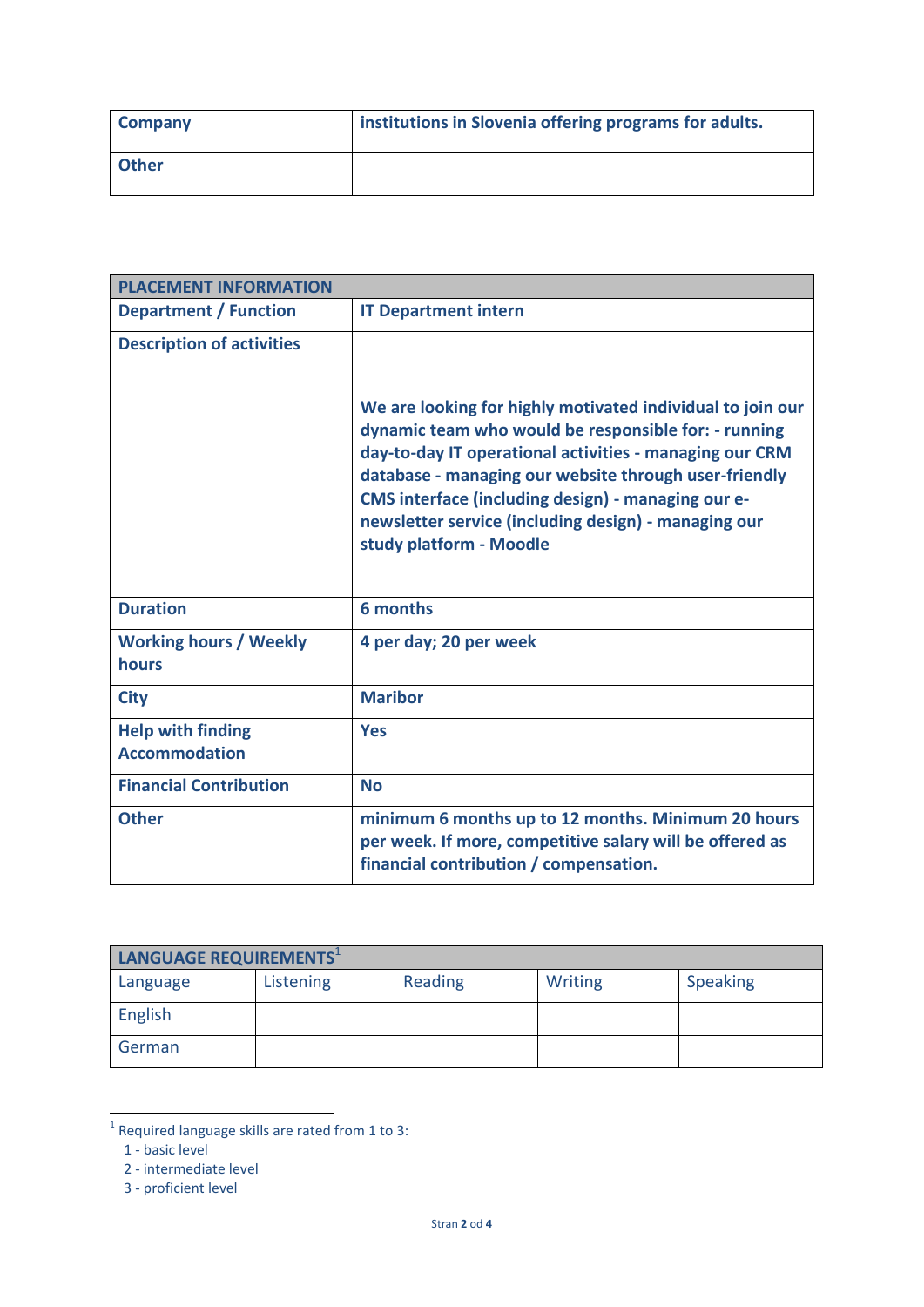| French  |   |   |   |  |
|---------|---|---|---|--|
| Italian |   |   |   |  |
| Spanish |   |   |   |  |
| Other   | 3 | 3 | 3 |  |
|         |   |   |   |  |
|         |   |   |   |  |

| <b>ICT REQUIREMENTS</b> |                                    |
|-------------------------|------------------------------------|
| requirement             | <b>Expertise level<sup>2</sup></b> |
| <b>HTML</b>             | <b>Proficient level</b>            |
| <b>CSS</b>              | <b>Proficient level</b>            |
| $C++$                   | <b>Proficient level</b>            |
| <b>Local networks</b>   | <b>Proficient level</b>            |
| <b>MySQL</b>            | <b>Intermediate level</b>          |
| <b>E-newsletter</b>     | <b>Proficient level</b>            |
| <b>CMS</b>              | <b>Proficient level</b>            |

| <b>OTHER REQIUREMENTS</b> |     |
|---------------------------|-----|
| <b>Driver's</b>           | N/A |
| license                   |     |
| <b>Other</b>              |     |

 $\overline{\phantom{a}}$  ICT skills are rated with 3 levels of expertise:

<sup>-</sup> Basic level

<sup>-</sup> Intermediate level

<sup>-</sup> Proficient level